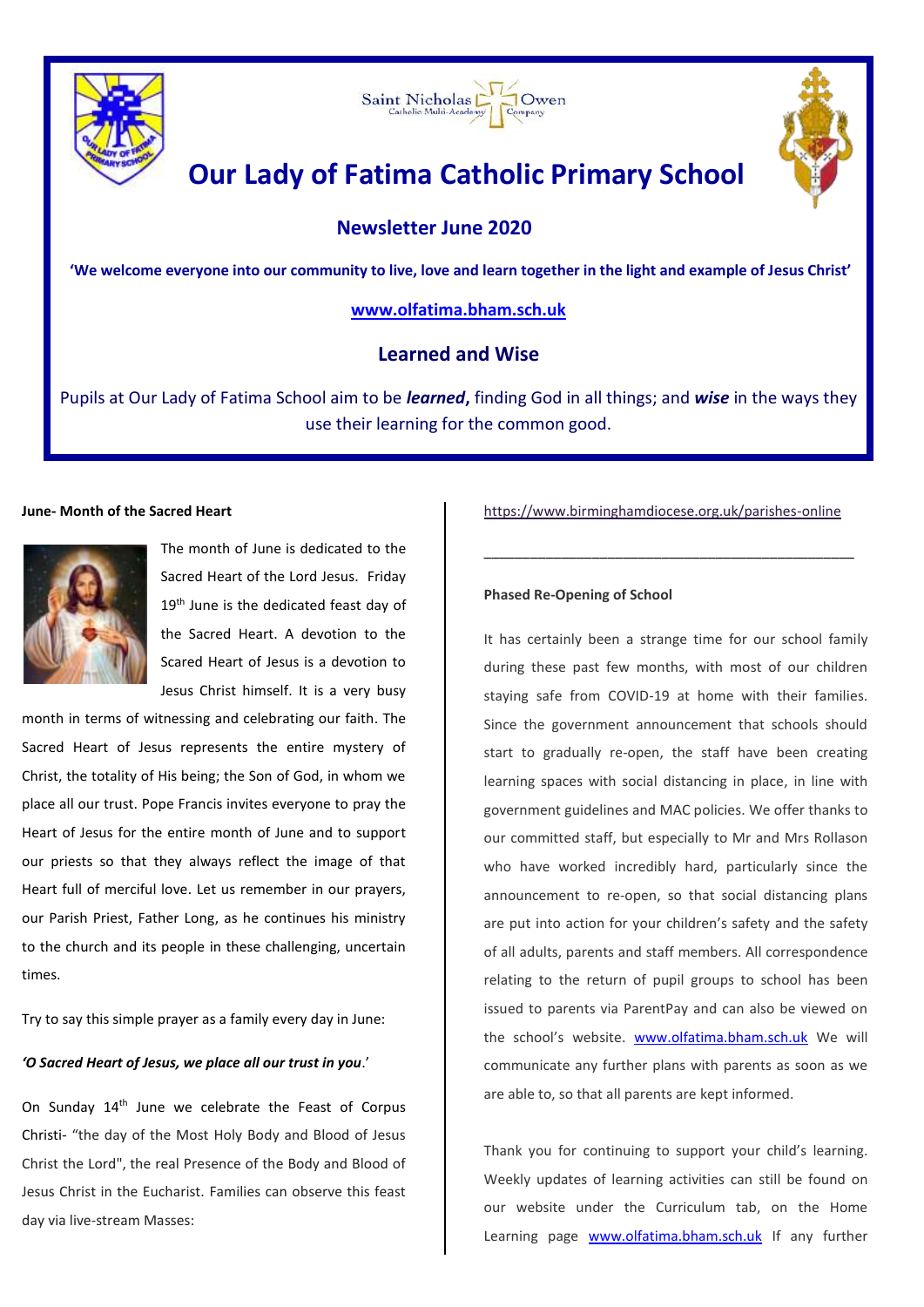guidance is required, please contact the school via [enquiry@olfatima.bham.sch.uk](mailto:enquiry@olfatima.bham.sch.uk) or your child's year group email address (for example: [year1@olfatima.bham.sch.uk\)](mailto:year1@olfatima.bham.sch.uk) or by calling the school office. Also if you would like to share any photos of your child's learning, please send these to: [enquiry@olfatima.bham.sch.uk](mailto:enquiry@olfatima.bham.sch.uk) Even though restrictions have been slightly lifted, please do continue to stay safe and alert and look after yourselves.

# **The Pope's Intention for June 2020**

# **The Way of the Heart**

We pray that all those who suffer may find their way in life, allowing themselves to be touched by the Heart of Jesus.

\_\_\_\_\_\_\_\_\_\_\_\_\_\_\_\_\_\_\_\_\_\_\_\_\_\_\_\_\_\_\_\_\_\_\_\_\_\_\_\_\_\_\_\_\_\_\_\_

\_\_\_\_\_\_\_\_\_\_\_\_\_\_\_\_\_\_\_\_\_\_\_\_\_\_\_\_\_\_\_\_\_\_\_\_\_\_\_\_\_\_\_\_\_\_\_\_\_

#### **Livestream Masses across the Archdiocese**

The Archdiocese of Birmingham has gathered together some of the parishes across the Diocese which live stream their Masses, so Mass and services can still be accessed even if not in person.

# <https://www.birminghamdiocese.org.uk/parishes-online>

\_\_\_\_\_\_\_\_\_\_\_\_\_\_\_\_\_\_\_\_\_\_\_\_\_\_\_\_\_\_\_\_\_\_\_\_\_\_\_\_\_\_\_\_\_\_\_

#### **Resources to support children's liturgy and prayer**

On the Birmingham Diocesan Education website there is a webpage containing links to Prayer and Learning Resources for both home and school. This includes the CAFOD Virtual Sunday Children's Liturgy and a child's prayer for Spiritual Communion. More resources will be added as they become available.

https://www.bdes.org.uk/des-support-for-schools-throughthe-coronavirus-outbreak.html

\_\_\_\_\_\_\_\_\_\_\_\_\_\_\_\_\_\_\_\_\_\_\_\_\_\_\_\_\_\_\_\_\_\_\_\_\_\_\_\_\_\_\_\_\_\_\_\_

# **Wednesday Word**

During this period of partial school closure, the Wednesday Word has ceased to be published as a hard copy. It is, however, available on a weekly basis via the following link:

**[www.wednesdayword.org](http://www.wednesdayword.org/)** and simply click "Schools please enter HERE for the Primary School version".

Please use this as preparation for preparing your child/ren for the weekly Gospel.

\_\_\_\_\_\_\_\_\_\_\_\_\_\_\_\_\_\_\_\_\_\_\_\_\_\_\_\_\_\_\_\_\_\_\_\_\_\_\_\_\_\_\_\_\_\_\_\_\_

# **Sacramental Preparation**



Parish priests have all received a letter from the Diocese regarding the postponement of



the Sacraments of the Eucharist and Confirmation. Father Long is in discussions with the school and we will update parents as soon as we have more information available as to sacramental preparation and re-scheduled dates for these Sacraments. Please keep Years 3 and 6 in your prayers.

\_\_\_\_\_\_\_\_\_\_\_\_\_\_\_\_\_\_\_\_\_\_\_\_\_\_\_\_\_\_\_\_\_\_\_\_\_\_\_\_\_\_\_\_\_\_\_\_\_

#### **Twitter**

During this unprecedented, uncertain time our Holy Father offers daily messages of hope. Please consider following him on



Twitter **@Pontifex** to access these powerful thoughts.

Father Long regularly adds messages to Twitter. Please also think about following **@OLFQuinton** to read his messages.

Our own school Twitter account is regularly updated with messages, thoughts and photos of learning activities. It is a good way to see learning at home and school taking place. Please consider following us **@OLOFPrimary**

\_\_\_\_\_\_\_\_\_\_\_\_\_\_\_\_\_\_\_\_\_\_\_\_\_\_\_\_\_\_\_\_\_\_\_\_\_\_\_\_\_\_\_\_\_\_\_\_\_

# **Alton Castle Retreat**

A visit to Alton Castle for Year 6 has provisionally been arranged for 21st-23rd



September 2020, depending on government guidelines for re-opening places for larger gatherings. Details for this retreat will be shared with Year 6 parents and pupils in due course. Should parents wish to take a look at the retreat centre please follow the link[: www.altoncastle.co.uk/](http://www.altoncastle.co.uk/)